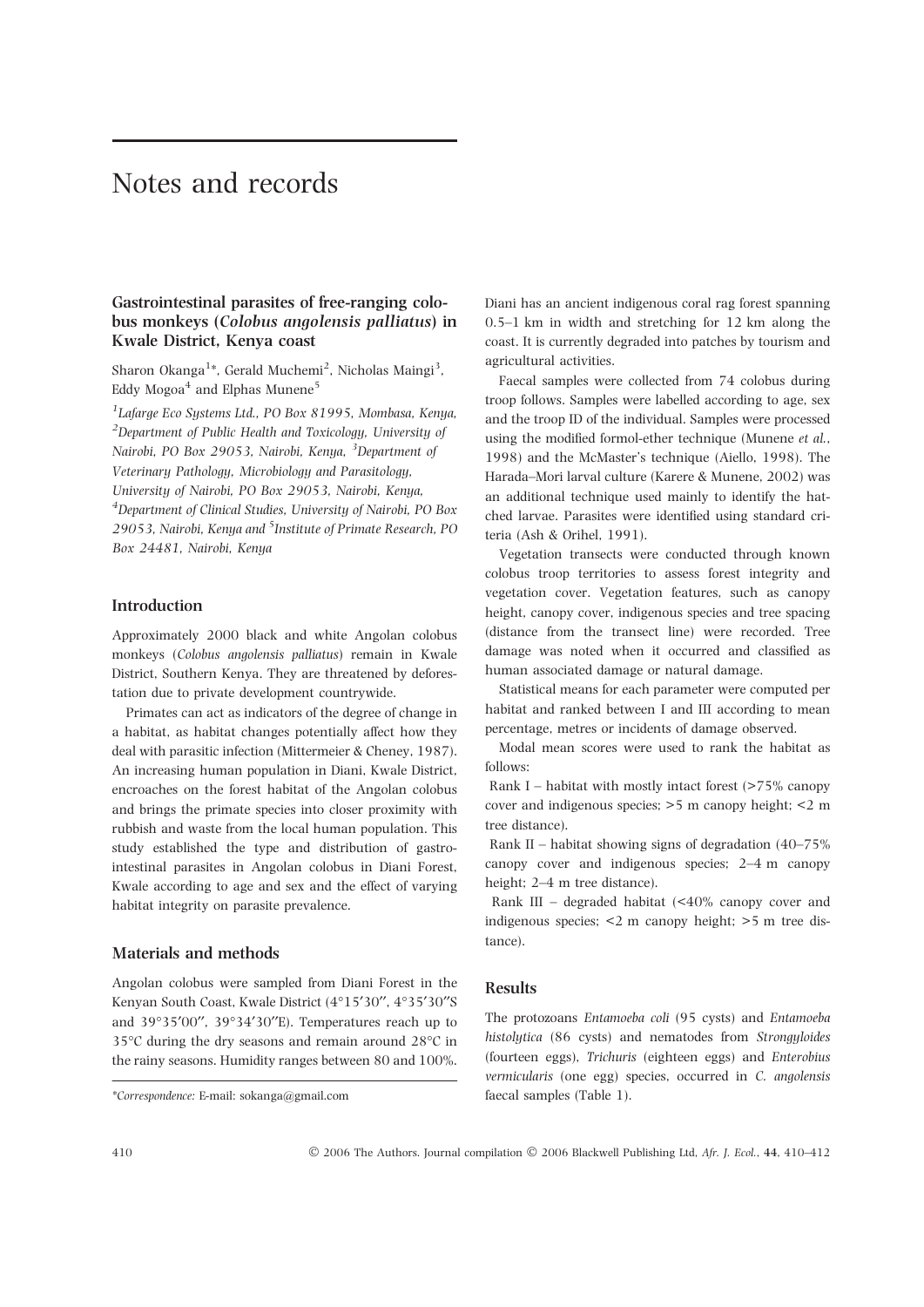Table 1 Prevalence of infection for protozoan and nematode parasite species in Angolan colobus faecal samples according to age and sex (% values are given in parentheses)

| Parasites                | Sex      |         | Age           |            |                   |
|--------------------------|----------|---------|---------------|------------|-------------------|
|                          | Males    | Females | <b>Adults</b> | Sub-adults | <b>I</b> uveniles |
| Protozoa                 |          |         |               |            |                   |
| Entamoeba coli           | 31 (97)  | 41 (98) | 49 (100)      | 13 (87)    | 10(100)           |
| Entamoeba histolutica    | 29 (91)  | 37 (88) | 45 (92)       | 13 (87)    | 8 (80)            |
| Nematodes                |          |         |               |            |                   |
| Trichuris sp.            | 3(9)     | 4(10)   | 5(10)         | 1(7)       | 1(10)             |
| <i>Strongyloides</i> sp. | 3(9)     | 4(10)   | 4(8)          | $\Omega$   | 3(30)             |
| Enterobius vermicularis  | $\Omega$ | 1(2)    | $\Omega$      | $\Omega$   | 1(10)             |
| Total no. of samples     | 32       | 42      | 49            | 15         | 10                |

Table 2 Prevalence of parasite species in Angolan colobus in each habitat type (% values are given in parentheses)

|                                     | Rank I<br>habitats | Rank II<br>habitats | Rank III<br>habitats |
|-------------------------------------|--------------------|---------------------|----------------------|
| Entamoeba coli                      | 28 (93)            | 21 (100)            | 21 (100)             |
| Entamoeba histolutica               | 26 (87)            | 19 (90)             | 19 (90)              |
| Strongyloides sp.                   | 3(10)              | 2(10)               | 2(10)                |
| Trichuris sp.                       | 2(7)               | 1(5)                | 3(14)                |
| Enterobius vermicularis             | $\Omega$           | 1(5)                | $\Omega$             |
| Total no. of samples<br>per habitat | 30                 | 21                  | 21                   |

Protozoans were more prevalent than nematodes, ranging between 87 and 100% prevalence compared to 0–30% nematode prevalence. Little difference occurred in parasite prevalence between sexes and age groups (Table 2).

Fifty incidents of vegetation damage were recorded. Fiftysix per cent of observed damage was associated with human, with a proportion of 54% inflicted recently. Parasite prevalence between habitats varied between 0 and 7%.

### Discussion

Observed ground contact in the Angolan colobus was presumed to be the main mode of infection. Other potentially contributing factors include area geography, which may influence the distribution of Strongyloides species (Marcial-Rojas, 1971).

Entamoeba coli does not have much significance regarding its zoonotic potential. However, E. histolytica is potentially pathogenic in colobines and has proven zoonotic potential (Soulsby, 1982; Loomis et al., 1983). The findings of this study suggest that there is not a largeenough margin of variation between Diani habitat types to significantly affect parasite infection prevalence. Additionally, available data from this and other studies (Mahaney & Krishnamani, 2000) suggest that there are alternative reasons behind why the colobus come to the ground, which are not necessarily related to habitat quality. Further investigation into the ability of Angolan colobus to adapt to various levels of forestation can be used as a tool in aiding the long-term conservation of the species.

#### Acknowledgements

We thank the Colobus Trust, Diani, for their assistance during this study and Julie Anderson for her support and comments. We also thank the Institute of Primate Research (IPR) for assistance with parasite identification and sample processing.

## References

- AIELLO, S.E. (1998) The Merck Veterinary Manual, 8th edn. Merck and Co. Inc., Whitehouse Station, New Jersey.
- Ash, L.R. & Orihel, T.C. (1991) A Guide to Laboratory Procedures and Identification. ASCP Press, Chicago, IL.
- Karere, G.M. & Munene, E. (2002) Some gastro-intestinal tract parasites in wild De Brazza's monkeys (Cercopithecus neglectus) in Kenya. Vet. Parasitol. 110, 153–157.
- LOOMIS, M.R., BRITT, J.O. Jr, GENDRON, A.P., HOLSHUH, H.J. & HOWARD, E.B. (1983) Hepatic and gastric amebiasis in black and white colobus monkeys. J. Am. Vet. Med. Assoc. 183, 1188– 1191.
- Mahaney, W.C. & Krishnamani, R. (2000) Geophagy among primates: adaptive significance and ecological consequences. Anim. Behav. 59, 899–915.

© 2006 The Authors. Journal compilation © 2006 Blackwell Publishing Ltd, Afr. J. Ecol., 44, 410–412